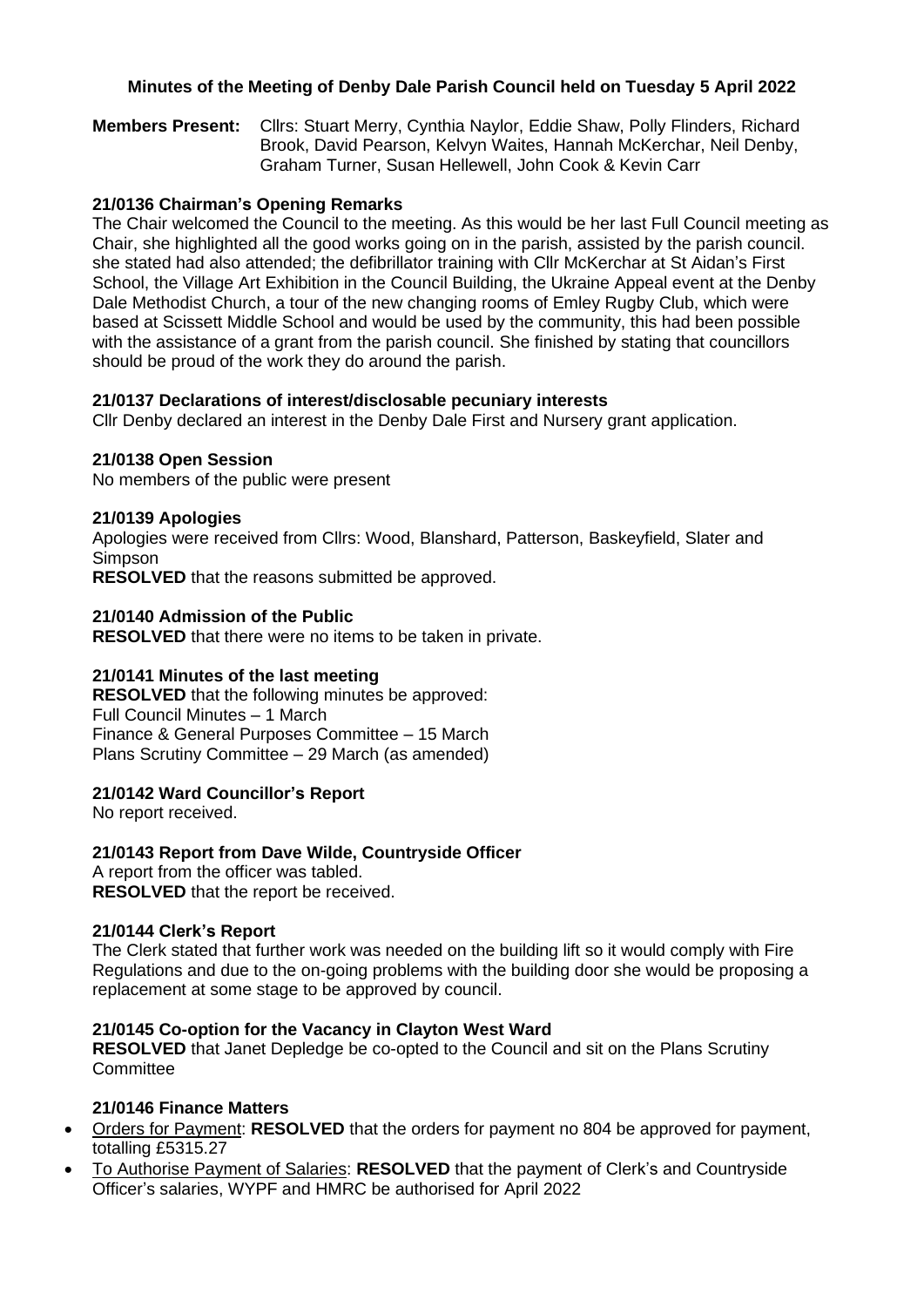- Reserves: **RESOLVED** to approve the Earmarked Reserves Levels as recommended by the Finance & General Purposes Committee.
	- Schools Grants:- Emley First School request for £845 towards a defibrillator (with suggestion it could be more accessibly placed)
	- Denby Dale First & Nursery Jubilee event PA system for £969
	- Joseph Norton Academy request for £500 towards Jubilee picnic
	- Birdsedge application for £405 towards a jubilee event
	- Kayes First School application for £222.50 towards Jubilee tree planting & activities*)*
	- Scissett Middle School application for £500 towards bookmarks for jubilee picnic
	- Cumberworth First School for £1000 towards jubilee workshops, medals

**RESOLVED** to award the schools grants using the General Power of Competence provided by the Localism Act 2011.

• Community Grants: Denby Dale Pie Hall Grant for £10,000 towards structural work

**RESOLVED** to award the Community Grant using the General Power of Competence provided by the Localism Act 2011

Bromley Park £2000 for Mower – **RESOLVED** that the clerk write to the Association to request at least one further competitive quote as previously requested, clarifying the Council's support of them but with public funds being spent full compliance was necessary.

## **21/0147 Skelmanthorpe Council Building**

The Clerk stated that she would remove the review of Covid Restrictions on the building now unless any councillor wanted to add it to an agenda in the future.

## **21/0148 Climate Emergency Working Group**

**Cllr Denby referred to the tabled** minutes and then spoke to the latest working group minutes which he would pass to the Clerk to circulate:

- Cllr Carr agreed to feed into the item on community buses/bus use
- All schools in the ward had taken up the Eco School award scheme
- The working group take-over of the newsletter had gone ahead and would be out for delivery shortly. Some copies were tabled and Cllr Denby would drop others off at post offices, libraries and any other venues councillors could let him know of.
- The suggested community events were coming up for example at the Whistle Stop Express in Clayton West and future schools events with the eco-schools feeding into youth panels on Climate Change.
- The idea of an environmental questionnaire was still being discussed.

## **21/0149 Matters Raised by Councillors**

- Replacement bin, Station Road: **RESOLVED** to request a replacement bin from Kirklees
- Litterbin at Rectory Lane: **RESOLVED** to request a bin from Kirklees
- Follow up on bin at Carr Hill Road; **RESOLVED** Clerk to follow up

## **21/0150 Heritage Working Party**

Cllr Brook stated that a contact at Emley had provided photos which had been scanned and were ready to upload to the Archives Website. A further ringbinder of Stanley Sheards photos would be scanned and uploaded. A Governor at Denby Dale First & Nursery school had made contact regarding schools photos for adding to a new section on the website. **RESOLVED**

**21/0151 Heritage and Tourism Report Development –** item to be removed from agenda until update available.

# **21/0152 Working Party on Public Transport Report**

Cllr Carr reported that the Government had announced £70 million towards improving transport for the region. This was less than  $\frac{1}{2}$  the requested amount. He also informed Councillors that due to staff shortages, the 232 service through Emley had been halved to every 2 hours. This must be